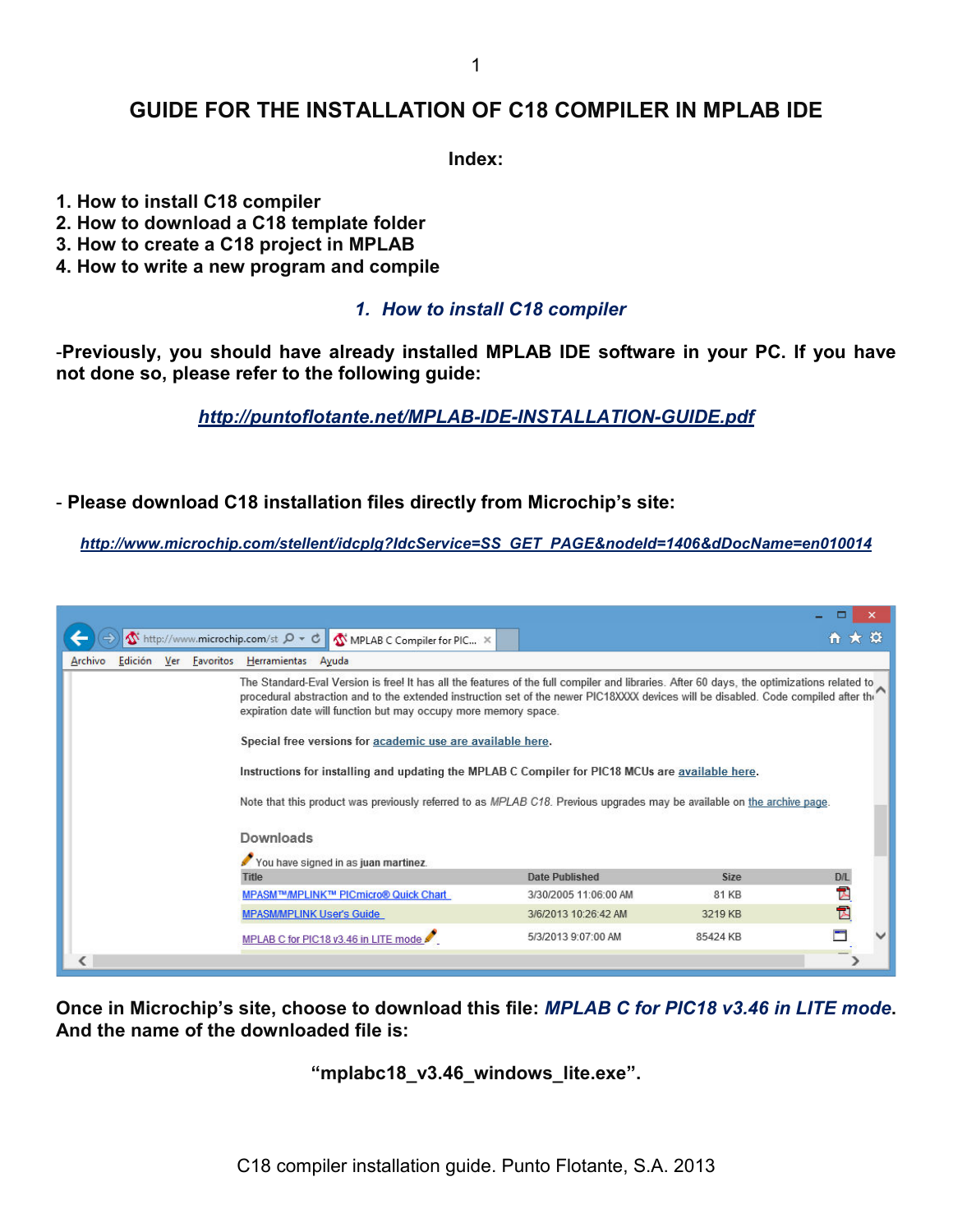-**Execute file. Click to accept licence agreement. Next.** 

| Setup                                                            |                                                                                                                                                                                                                                                                                                                                                |
|------------------------------------------------------------------|------------------------------------------------------------------------------------------------------------------------------------------------------------------------------------------------------------------------------------------------------------------------------------------------------------------------------------------------|
| <b>License Agreement</b>                                         |                                                                                                                                                                                                                                                                                                                                                |
| agreement before continuing with the installation.               | Please read the following License Agreement. You must accept the terms of this                                                                                                                                                                                                                                                                 |
| <b>TMPORTANT</b><br>PACKAGE, DOWNLOAD, OR INSTALL THIS SOFTWARE. | YOU MUST ACCEPT THE TERMS AND CONDITIONS OF THIS LICENSE AGREEMENT<br>TO RECEIVE A LICENSE FOR THE ACCOMPANYING SOFTWARE. TO ACCEPT THE<br>TERMS OF THIS LICENSE, CLICK "I ACCEPT" OR OPEN THIS PACKAGE AND<br>PROCEED WITH THE DOWNLOAD OR INSTALL. IF YOU DO NOT ACCEPT THESE<br>LICENSE TERMS, CLICK "I DO NOT ACCEPT," OR DO NOT OPEN THIS |
| Do you accept this license?<br><b>BitRock Installer</b>          | <sup>1</sup> I accept the agreement<br>I do not accept the agreement                                                                                                                                                                                                                                                                           |
|                                                                  | Cancel<br>$&$ Back<br>Next >                                                                                                                                                                                                                                                                                                                   |

**-this window shows the path where the compiler will be installed.** 

| $\mathbf x$<br><u>— Let</u>                                                  |
|------------------------------------------------------------------------------|
|                                                                              |
| Please specify the directory where MPLAB C for PIC18 MCUs will be installed. |
|                                                                              |
|                                                                              |
|                                                                              |
|                                                                              |
| Cancel                                                                       |
|                                                                              |

C18 compiler installation guide. Punto Flotante, S.A. 2013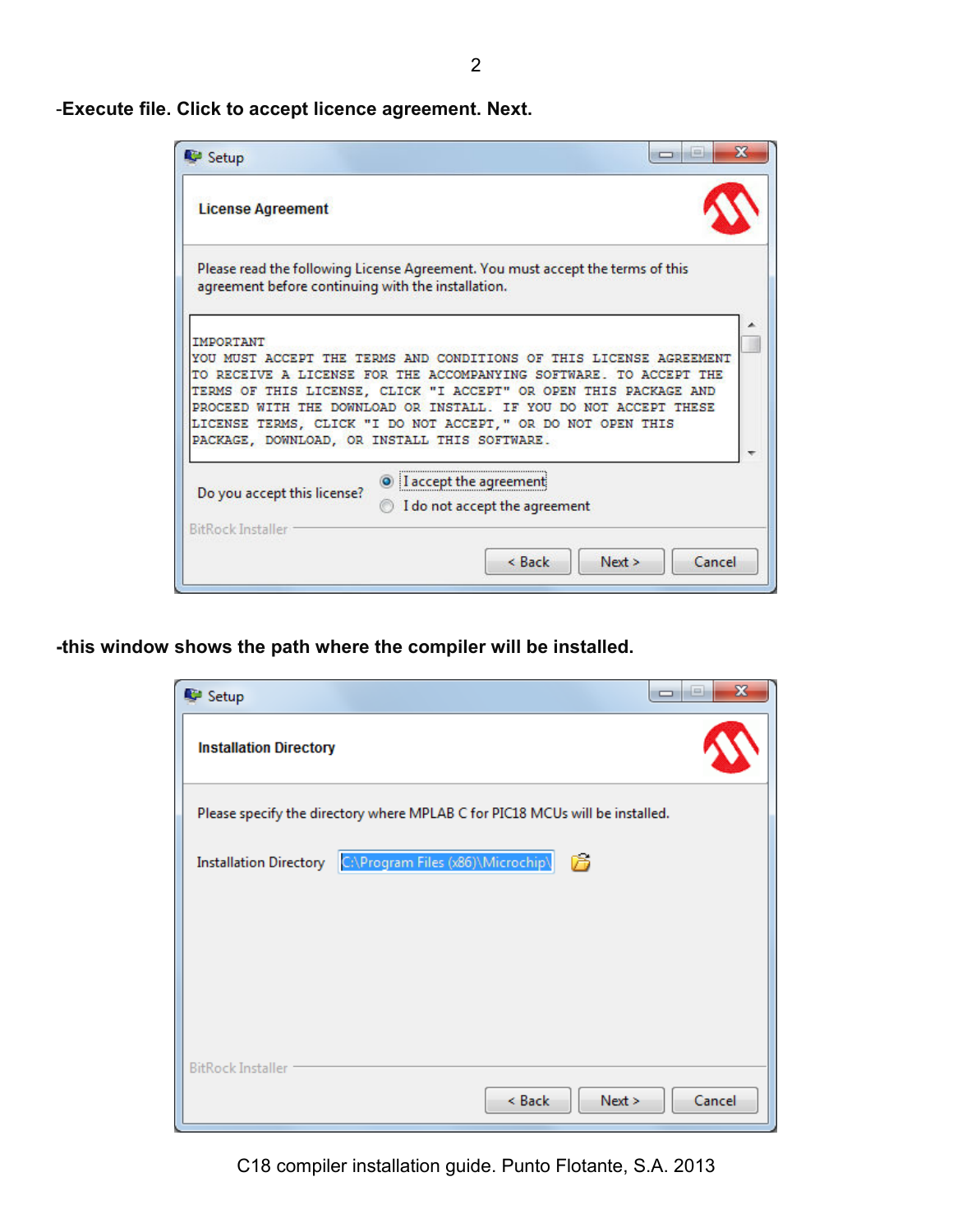3

| Setup                                                                     | ie.    |
|---------------------------------------------------------------------------|--------|
| <b>Installing</b>                                                         |        |
| Please wait while Setup installs MPLAB C for PIC18 MCUs on your computer. |        |
| Installing                                                                |        |
| Unpacking C:\Program []abc18\v3.40\src\pmc_common\CAN2510\canIrtrs.c      |        |
|                                                                           |        |
|                                                                           |        |
|                                                                           |        |
|                                                                           |        |
|                                                                           |        |
|                                                                           |        |
|                                                                           |        |
| <b>BitRock Installer</b>                                                  |        |
| ,,,,,,,,,,,,,,,,,,,,,,,,,,,,,,,,,<br>< Back<br>Nei                        | Cancel |

**-Continue installation. When the last window appears, click "Finish".** 

**- The installation program generates 4 applications: mcc18.exe (compiler), mplink.exe (linker), mplib.exe (library management) and MPASMWIN.EXE (assembler). These 4 applications must be included by the user in any C18 project, following the instructions given right away.** 

# *2. How to download a C18 template folder for Bolt 18F2550 system*

**- Download the .zip file with the template files and libraries for 18F2550 Bolt system from the following link:** 

*http://puntoflotante.net/BOLT-18F2550-PROGRAMS/C18-BOLT-TEMPLATE-AND-LIBRARIES.zip*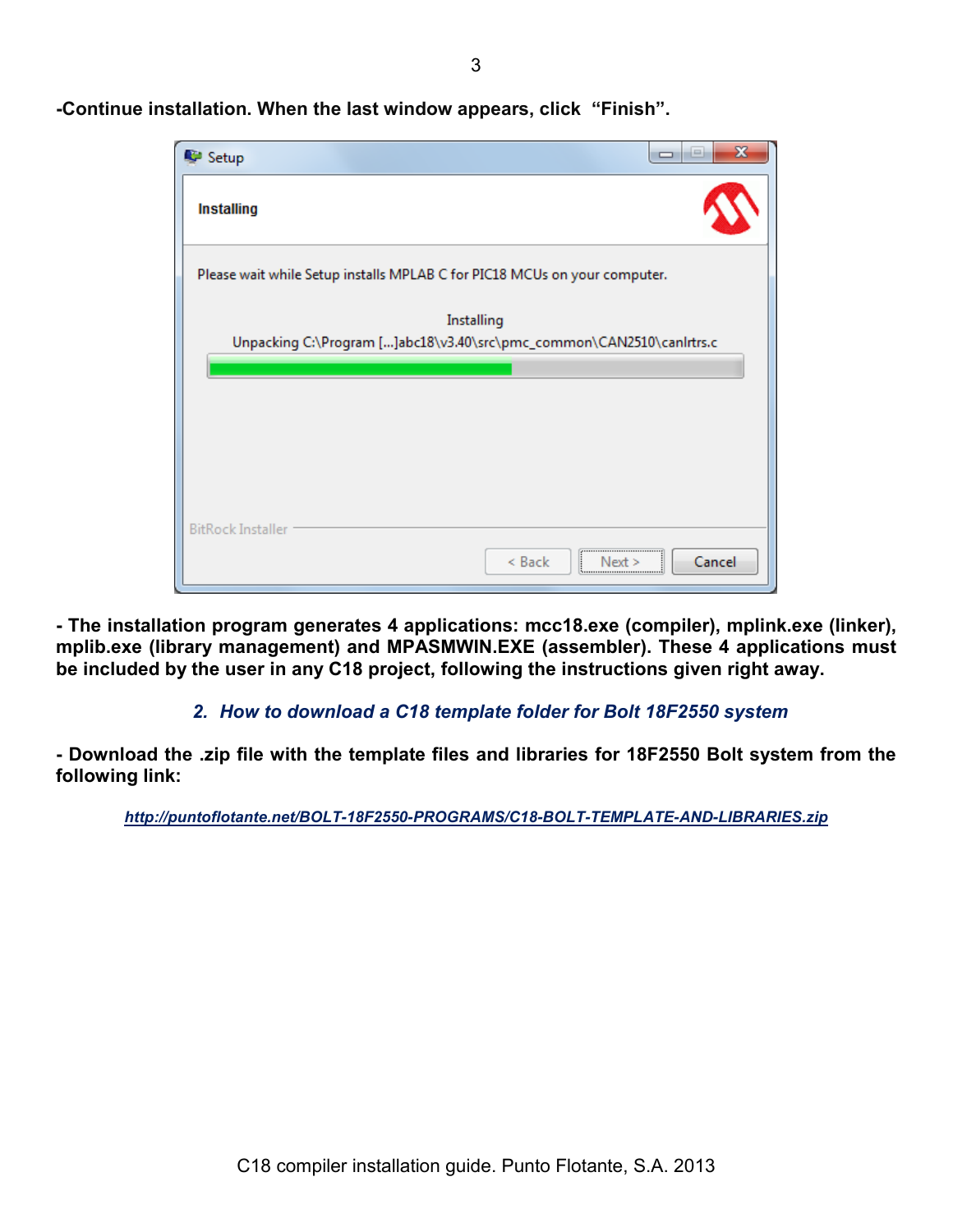$\Box$  $\mathbf{x}$ Bolt 18F2550 C18 template and libraries ■ « C18-... > C18-BOLT-PROJECT-TEMPLATE...  $-14 +$ Buscar C18... Archivo Edición Ver Herramientas Ayuda Organizar \* Incluir en biblioteca \* Compartir con \* 第 ▼ » ы  $\circledcirc$ LCD, KEYPAD, DELAYS, EEPROM LIBRARIES 18F2550BOLT  $\rightarrow$ ADC-BOLT AD CONVERTER LIBRARY BOLT-C18-TEMPLATE C18 BOLT 18F2550 TEMPLATE ONEWIRE-BOLT <abr/>
<br/>
DS18B20 TEMPERATURE SENSOR LIBRARY m18f2550 C18 LINKER SCRIPT SERIAL-PORT-BOLT SERIAL PORT LIBRARIES 6 elementos all included in support CD

**-Extract the files and you will have a project folder looking like this:** 

**This a C18 project folder for the Bolt 18F2550 system. It includes a template source file (.c), several libraries for Bolt system (.h) and the linker script (.lkr).** 

**By using this folder as a template for your C18 projects, you guarantee that the compiler will operate without errors and that within MPLAB IDE software, you will be able to load the executable files in the Bolt 18F2550 board.** 

**Now go to next step and create a C18 project in MPLAB.**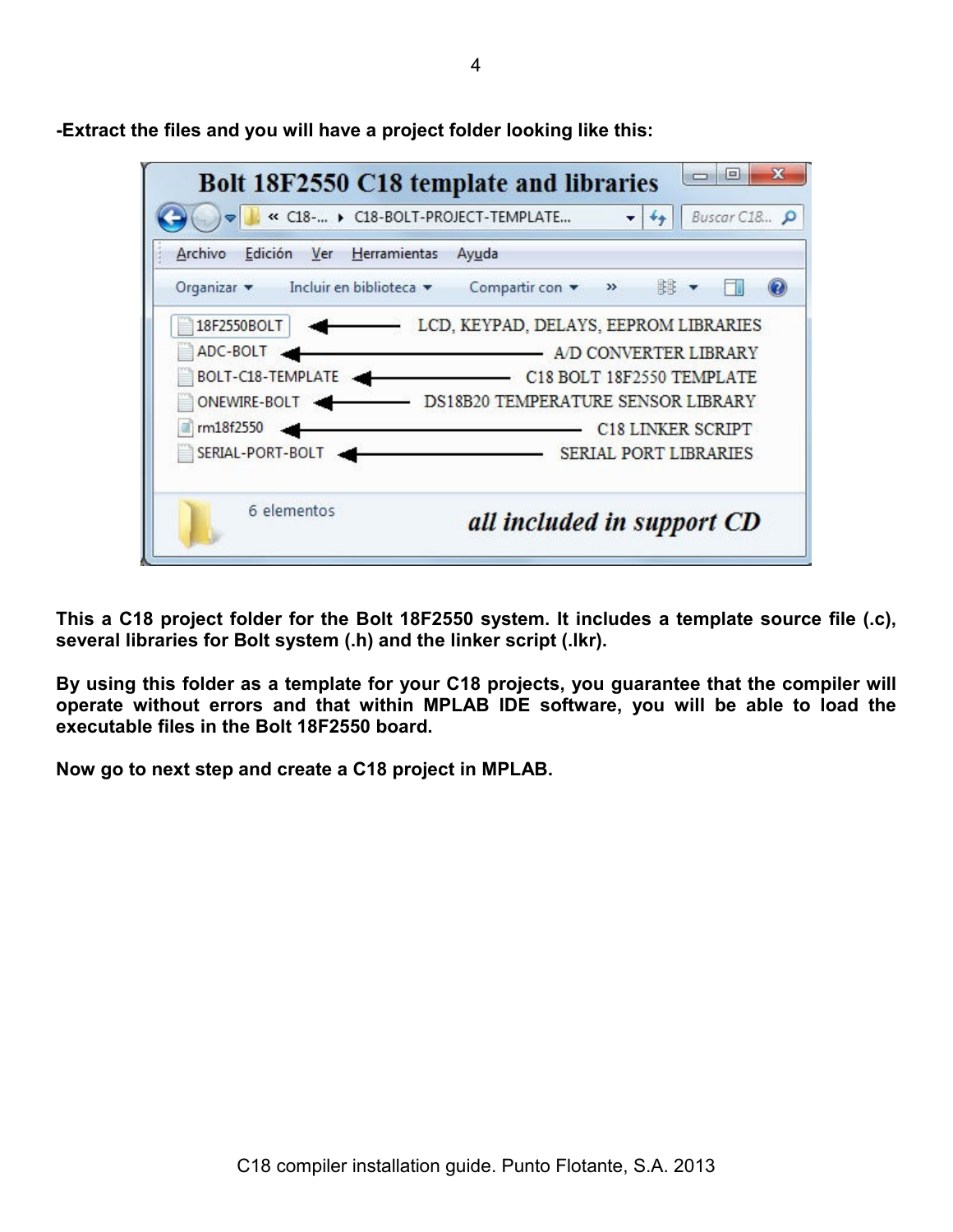## *3. How to create a C18 project in MPLAB*

**Open MPLAB IDE and select option "Project wizard". Select microcontroller 18F2550** 

| <b>Project Wizard</b>               | X                                             |
|-------------------------------------|-----------------------------------------------|
| <b>Step One:</b><br>Select a device |                                               |
|                                     |                                               |
|                                     | Device:<br>PIC18F2550<br>۰                    |
|                                     |                                               |
|                                     | Siguiente ><br>$<$ Atrás<br>Cancelar<br>Ayuda |

## **\*\*\*THIS IS A VERY IMPORTANT STEP\*\*\***

**In the next step (Step Two), select "Microchip C18 Toolsuite" and assign one by one, the four applications with their corresponding path using the "Browse" button.** 

**The paths where the 4 applications are located are:**

**C:\Program Files (x86)\Microchip\mplabc18\v3.40\bin (for mcc18.exe, mplink.exe and mplib.exe)** 

**C:\Program Files (x86)\Microchip\mplabc18\v3.40\MPASM (for MPASMWIN.EXE)**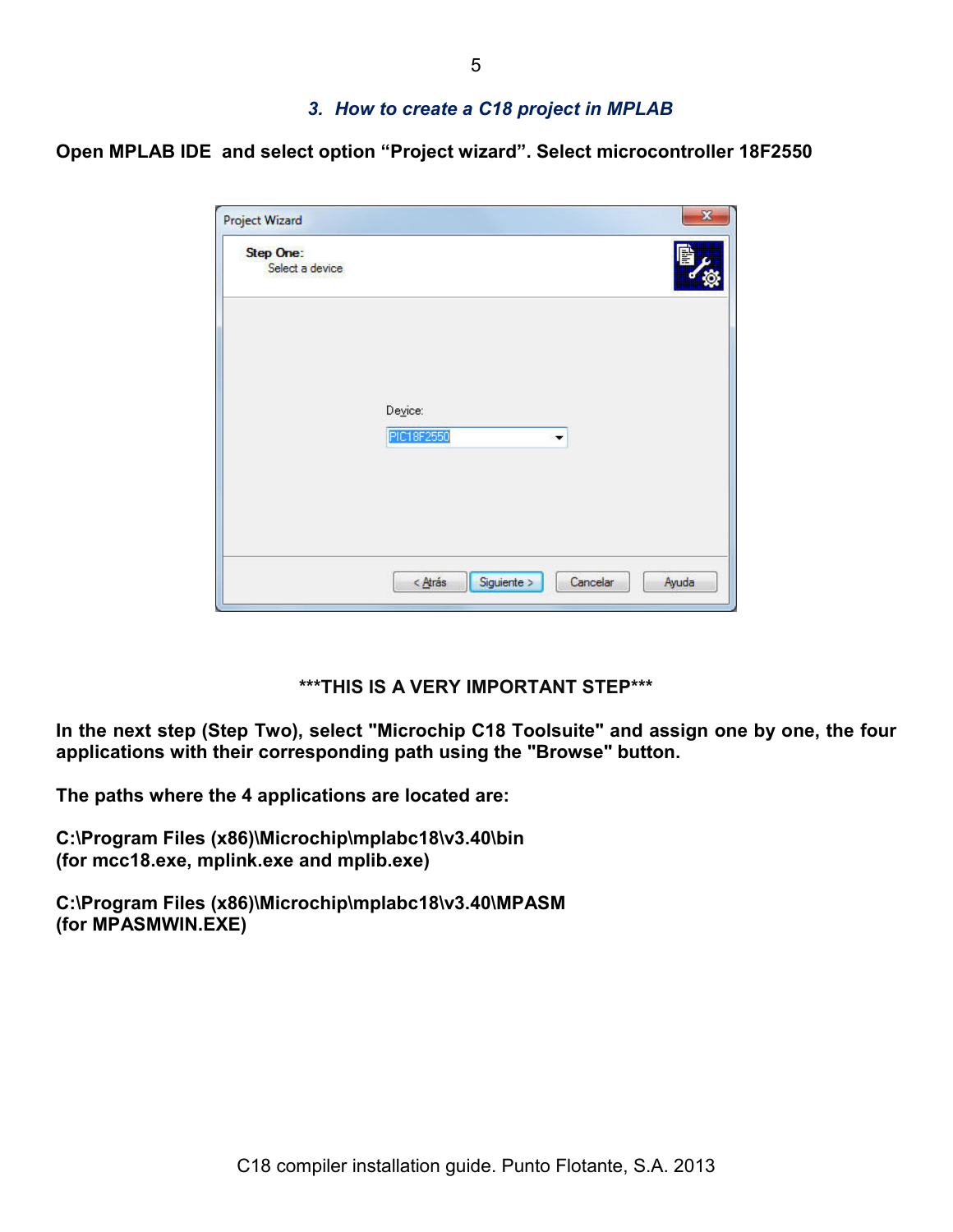| Step Two:<br>Select a language toolsuite |                                                                                                                               |
|------------------------------------------|-------------------------------------------------------------------------------------------------------------------------------|
| Active Toolsuite:                        | Microchip C18 Toolsuite                                                                                                       |
| Toolsuite Contents                       |                                                                                                                               |
|                                          | MPLINK Object Linker (mplink.exe) v4.40<br>MPLAB C18 C Compiler (mcc18.exe) v3.40<br>sami in interested for the countries and |
| Location                                 |                                                                                                                               |
|                                          | Program Files (x86)\Microchip\mplabc18\v3.40\mpasm\MPASMWIN.exe<br>Browse                                                     |
|                                          | Store tool locations in project                                                                                               |
|                                          | Help! My Suite Isn't Listed!<br>Show all installed toolsuites                                                                 |

**In step 3 (Step Three), use "Browse" to locate the template folder where your files of C18 project are stored. Remember that you have already this folder available.** 

| <b>Project Wizard</b>                                                   | $\boldsymbol{\mathsf{x}}$ |
|-------------------------------------------------------------------------|---------------------------|
| Step Three:<br>Create a new project, or reconfigure the active project? |                           |
| C Create New Project File                                               |                           |
|                                                                         | Browse                    |
|                                                                         |                           |
| C Reconfigure Active Project                                            |                           |
| O Make changes without saving                                           |                           |
| C Save changes to existing project file                                 |                           |
| C Save changes to another project file                                  |                           |
|                                                                         | Browse                    |
|                                                                         |                           |
|                                                                         |                           |
|                                                                         |                           |
|                                                                         | Cancelar                  |
| Siguiente ><br>< <u>A</u> trás                                          | Ayuda                     |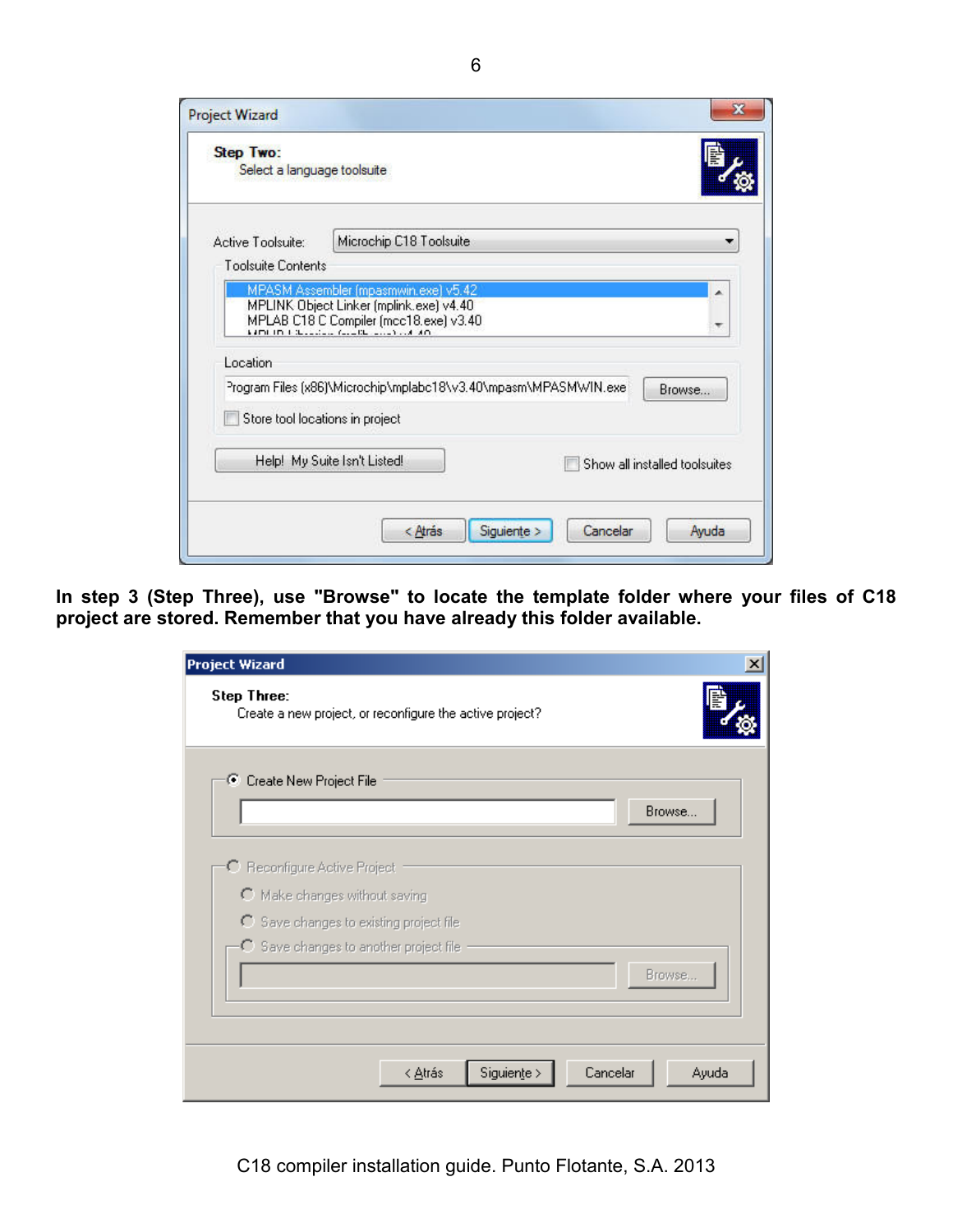**Once in the Project folder, just type the first letter of the name of source file. Choose that name ("BOLT-C18-TEMPLATE") and erase the last two characters, ie ".c", so that the name of project is the same as the name of the source file. Click "Save".** 

| Ä.          |                                                       | Save Project As        |      | ×             |
|-------------|-------------------------------------------------------|------------------------|------|---------------|
| Guardar en: | C18-BOLT-TEMPLATE-AND-LIBR. v                         | $0$ $0$ $0$ $0$ $\Box$ |      |               |
| Nombre      | ×                                                     | Fecha de modifica      | Tipo | Tam           |
|             | Ningún elemento coincide con el criterio de búsqueda. |                        |      |               |
| $\epsilon$  |                                                       |                        |      | $\rightarrow$ |
| Nombre:     | BOLT-C18-TEMPLATE                                     |                        |      | Guardar       |
| Tipo:       | MPLAB IDE Project Files (*.mcp)                       |                        | ٧    | Cancelar      |
| Jump to:    | C:\MICROCHIP\ccp_pwm\                                 |                        | ٧    | ai.           |

## **Click on "Next":**

| ×<br>Project Wizard                                                     |
|-------------------------------------------------------------------------|
| Step Three:<br>Create a new project, or reconfigure the active project? |
| Create New Project File                                                 |
| C:\Users\JBM\Desktop\C18-BOLT-TEMPLATE-AND-LIBRARIES\<br>l<br>Browse.   |
| Reconfigure Active Project                                              |
| $\bigcirc$ Make changes without saving                                  |
| Save changes to existing project file                                   |
| Save changes to another project file                                    |
| Browse                                                                  |
|                                                                         |
|                                                                         |
| Cancelar                                                                |
| Ayuda<br>< Atrás<br>Siguiente                                           |

C18 compiler installation guide. Punto Flotante, S.A. 2013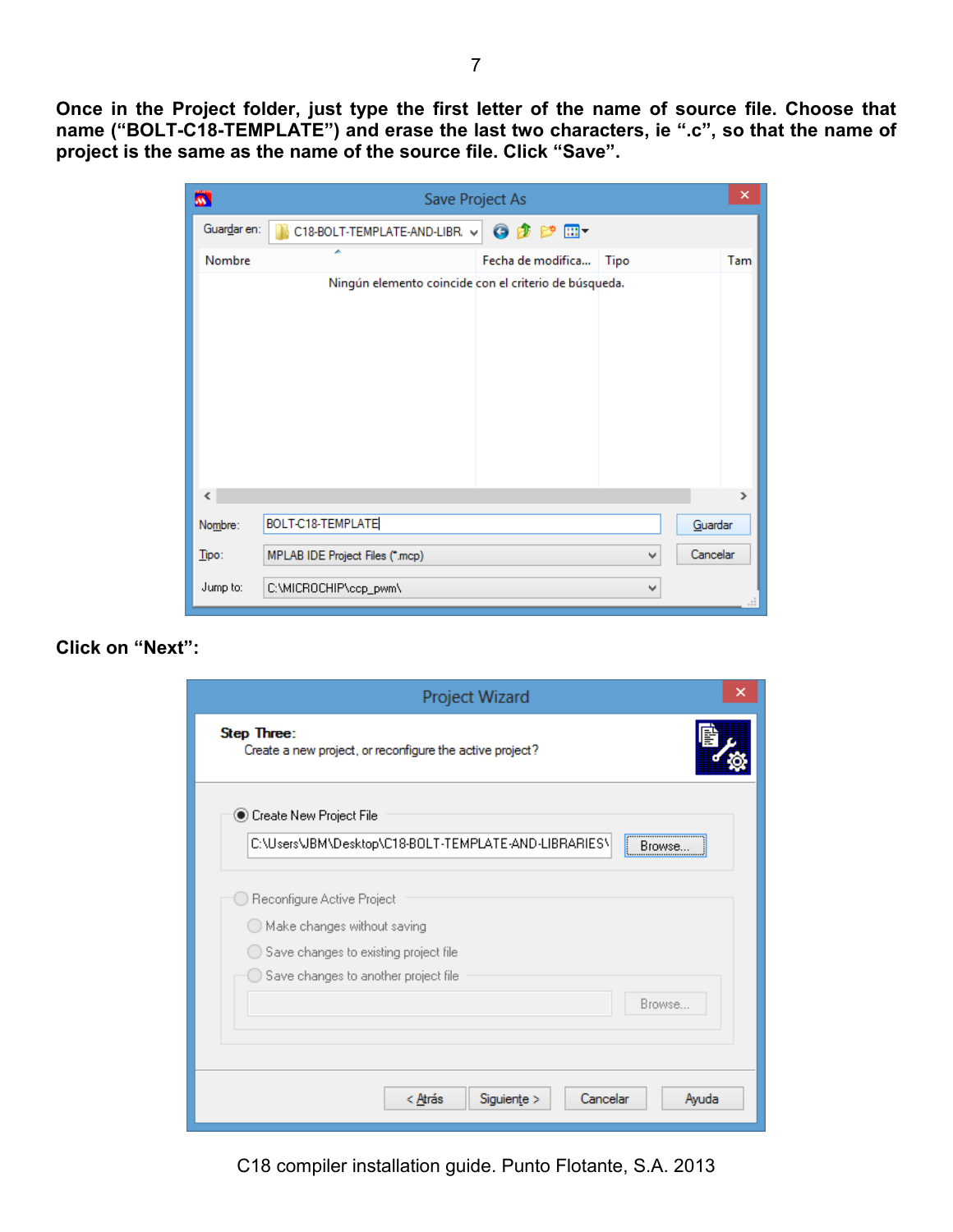**In the next window (Step four) select the files of your project in the left window and then the "Add" option to pass them to the right window. In this case you will have in your project: the template source file (.c), a library file (.h) and the linker script (.lkr). Click "Next".** 

|                                                                                                                                                                                                                                                                                                                       | ×<br>Project Wizard                                                                                                                                                  |
|-----------------------------------------------------------------------------------------------------------------------------------------------------------------------------------------------------------------------------------------------------------------------------------------------------------------------|----------------------------------------------------------------------------------------------------------------------------------------------------------------------|
| Step Four:<br>Add existing files to your project                                                                                                                                                                                                                                                                      |                                                                                                                                                                      |
| :ktop<br>^<br>Bolt-v-Lite-5-test-programs<br>BOOT-0X900-K-SOLIBCE-CODE-1<br>C18-ALL-BOLT-INFRARED-REMO<br>C18-BOLT-TEMPLATE-AND-LIBR/<br>18F2550BOLT.h<br>B<br>ADC-BOLT.h<br>B<br>BOLT-C18-TEMPLATE.c<br>B<br>ONEWIRE-BOLT.h<br>ß<br>m18f2550.lkr<br>B<br>SERIAL-PORT-BOLT.h<br>Ð<br>FRANS-SCHREUDER-BOLT-SOFT ™<br>∢ | A C:\Users\JBM\Desktop\C18-BOL<br>$Add \gg$<br>$\mathsf A$ C:\Users\JBM\Desktop\C18-B0L<br>A C:\Users\JBM\Desktop\C18-BOL<br>Remove<br>$\overline{\phantom{a}}$<br>⋗ |
| < Atrás                                                                                                                                                                                                                                                                                                               | Cancelar<br>Siguiente ><br>Avuda                                                                                                                                     |

# **Click on "Finish" to end**

| <b>Summary</b>     |                                                                        |
|--------------------|------------------------------------------------------------------------|
| parameters.        | Click 'Finish' to create/configure the project with these              |
| Project Parameters |                                                                        |
| Device:            | PIC18F2550                                                             |
| Toolsuite:         | Microchip C18 Toolsuite                                                |
| File:              | CASISTEMA-BOLTAARCHIVOS SISTEMA<br>BOLT\ARCHIVOS-C18\C18-PROYECTO-1\C1 |
| to that workspace. | A new workspace will be created, and the new project added.            |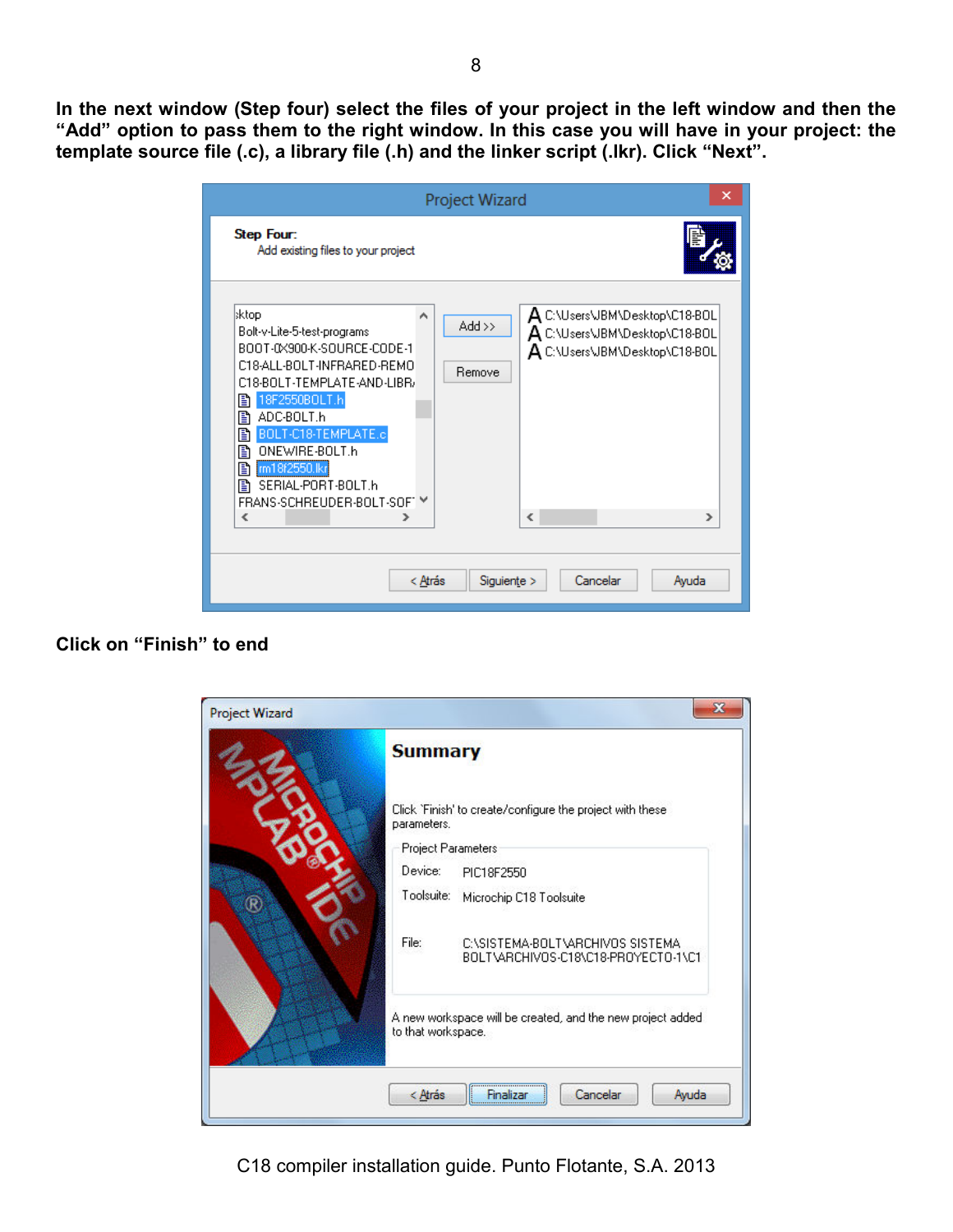9

## *4. How to write a program and compile*

**This is the window you will see in MPLAB, after finishing the creation of C18 project:** 



**Edit the source file .c before compiling, adding the following lines to the main function, as shown. This program will flash led B0 every 500 ms in your Bolt 18F2550 system.** 

```
C18 compiler installation guide. Punto Flotante, S.A. 2013 
void main( ) 
{ 
init_bolt( ); //initialize ports
loop: 
 RB0=1; 
delay ms(500); //flash led B0.
 RB0=0; 
delay ms(500);
goto loop; 
}
```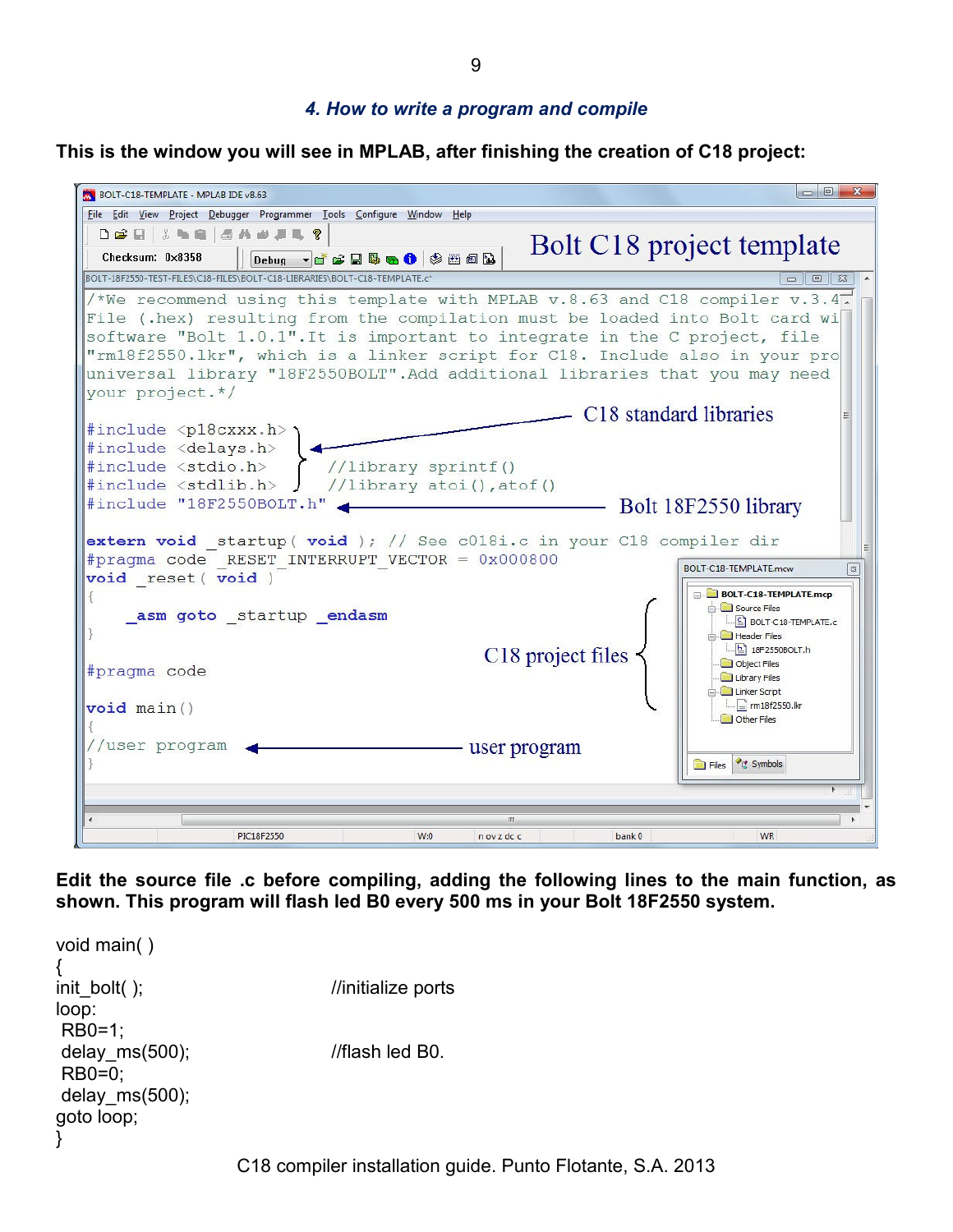BOLT-C18-TEMPLATE - MPLAB IDE v8.89  $\begin{array}{c|c|c|c|c} \hline \multicolumn{1}{c|}{\mathbf{w}} & \multicolumn{1}{c|}{\mathbf{w}} & \multicolumn{1}{c|}{\mathbf{w}} & \multicolumn{1}{c|}{\mathbf{w}} & \multicolumn{1}{c|}{\mathbf{w}} & \multicolumn{1}{c|}{\mathbf{w}} & \multicolumn{1}{c|}{\mathbf{w}} & \multicolumn{1}{c|}{\mathbf{w}} & \multicolumn{1}{c|}{\mathbf{w}} & \multicolumn{1}{c|}{\mathbf{w}} & \multicolumn{1}{c|}{\mathbf{w}} & \multicolumn{1}{c|}{\mathbf{w$ 圜 File Edit View Project Debugger Programmer Tools Configure Window Help D S H | & b & | 3 A & J & ? Debug vice B & O (\$ 88 B Checksum: 0x8491 C:\Users\JBM\Desktop\C18-BOLT-TEMPLATE-AND-LIBRARIES\BOLT-C18-TEMPLATE.c\*  $|21\rangle$ #pragma code  $\overline{\phantom{a}}$ 22 23  $void main()$  $\overline{24}$  $\left\{ \right.$ 25  $init$  bolt(); //initialize ports 26  $loop:$ 27  $RB0=1;$ 28 delay  $ms(500)$ ; //flash led B0.  $|29$  $RB0=0;$ 30 delay  $ms(500)$ ;  $|31|$ goto loop;  $|32|$  $\sim$   $\sim$ PIC18F2550  $W:0$  $\bar{n}$ ov z dc c bank Ln 25, Col 43  $\mathbb{I}$  $\mathbf{v}$ 

**Then choose options "Project" and "Built all" to compile. The window below shows a succesful compilation:** 

| □<br>×<br>BOLT-C18-TEMPLATE - MPLAB IDE v8.89 - [Output]<br>M.                                                                                                                                                                                                                    |
|-----------------------------------------------------------------------------------------------------------------------------------------------------------------------------------------------------------------------------------------------------------------------------------|
| Eile Edit View Project Debugger Programmer Tools Configure Window Help<br>$ \mathbf{F}$ $\times$                                                                                                                                                                                  |
| D & E   & L &   5 A # 8 & R                                                                                                                                                                                                                                                       |
| ve se 5 <del>o 0</del> 0 3 a d<br><b>Debug</b>                                                                                                                                                                                                                                    |
| Checksum: 0x8491                                                                                                                                                                                                                                                                  |
| Build<br>Version Control   Find in Files                                                                                                                                                                                                                                          |
| MPLINK 4.48. Linker<br>Device Database Version 1.13<br>Copyright (c) 1998-2011 Microchip Technology Inc.<br>Errors.<br>• п                                                                                                                                                        |
| MP2HEX 4.48. COFF to HEX File Converter<br>Copyright (c) 1998-2011 Microchip Technology Inc.<br>Errors<br>- 10                                                                                                                                                                    |
| Loaded C:\Users\JBM\Desktop\C18-BOLT-TEMPLATE-AND-LIBRARIES\BOLT-C18-TEMPLATE.cof.                                                                                                                                                                                                |
| Debuq build of project `C:\Users\JBM\Desktop\C18-BOLT-TEMPLATE-AND-LIBRARIES\BOLT-C18-TEMPLATE.mcp' suc<br>Language tool versions: mpasmwin.exe v5.50, mplink.exe v4.48, mcc18.exe v3.46, mplib.exe v4.48<br>Preprocessor symbol ` DEBUG' is defined.<br>Sun Jul 21 09:21:59 2013 |
| BUILD SUCCEEDED                                                                                                                                                                                                                                                                   |
| $\,<\,$<br>$\rightarrow$                                                                                                                                                                                                                                                          |
| PIC18F2550<br>W:0<br>n ov z dc c<br>bank 0<br><b>A</b>                                                                                                                                                                                                                            |

**Your MPLAB window will look like this:** 

C18 compiler installation guide. Punto Flotante, S.A. 2013